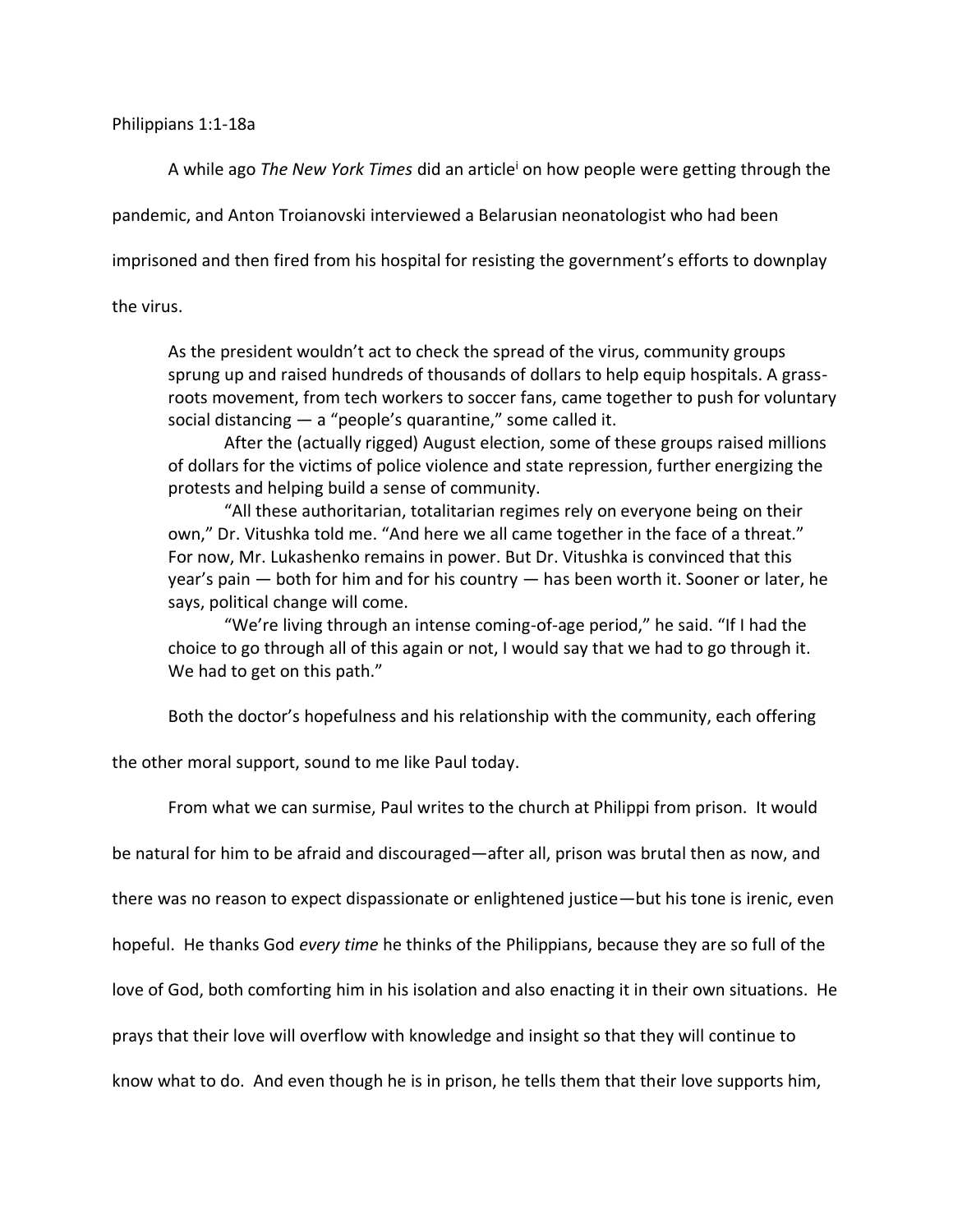and that his imprisonment is actually helping to spread the gospel, so he feels like this misfortune hasn't slowed down what God is doing one bit. It is just all good.

I'm struck by his phrase, "that your love may overflow more and more with knowledge and full insight <sup>10</sup>to help you to determine what is best". In other words, how do we know what the right thing to do is? You need your **love** to be filled with knowledge and full insight. And to what end? "so that on the day of Christ you may be pure and blameless,  $11$ having produced the harvest of righteousness that comes through Jesus Christ for the glory and praise of God." In Paul's view, the Philippians are already fully acceptable to God, so it's not about being judged. Rather, I think, it's about more abundant life now, becoming more fully themselves—which is connected to knowing what the right thing to do is, or being motivated by love that is knowledgeable and insightful.

Well, what does that look like when it's at home? We have a certain longing for sets of rules, something to keep us from going totally off the rails, and Paul was certainly aware of the ways in which people went off the rails, displayed most compellingly in Corinth where he had to ream them all out about competing with each other for status, and eating all the food at their church dinners before the poor people showed up, and taking each other to court. But he maintained that even though God is gracious, it's still important for Christians to do their best in this embodied life. He just wasn't going to draw up a code of behavior; you had to be guided by love and figure it out. "Goodness, Paul often argues, is the fruit of a good relationship with God, much more than a following of laws, biblical or otherwise.<sup>ii</sup>

Leo Tolstoy wrote a story called "Three Questions" in which a king decided that if he always knew the right time to begin everything; if he knew who were the right people to listen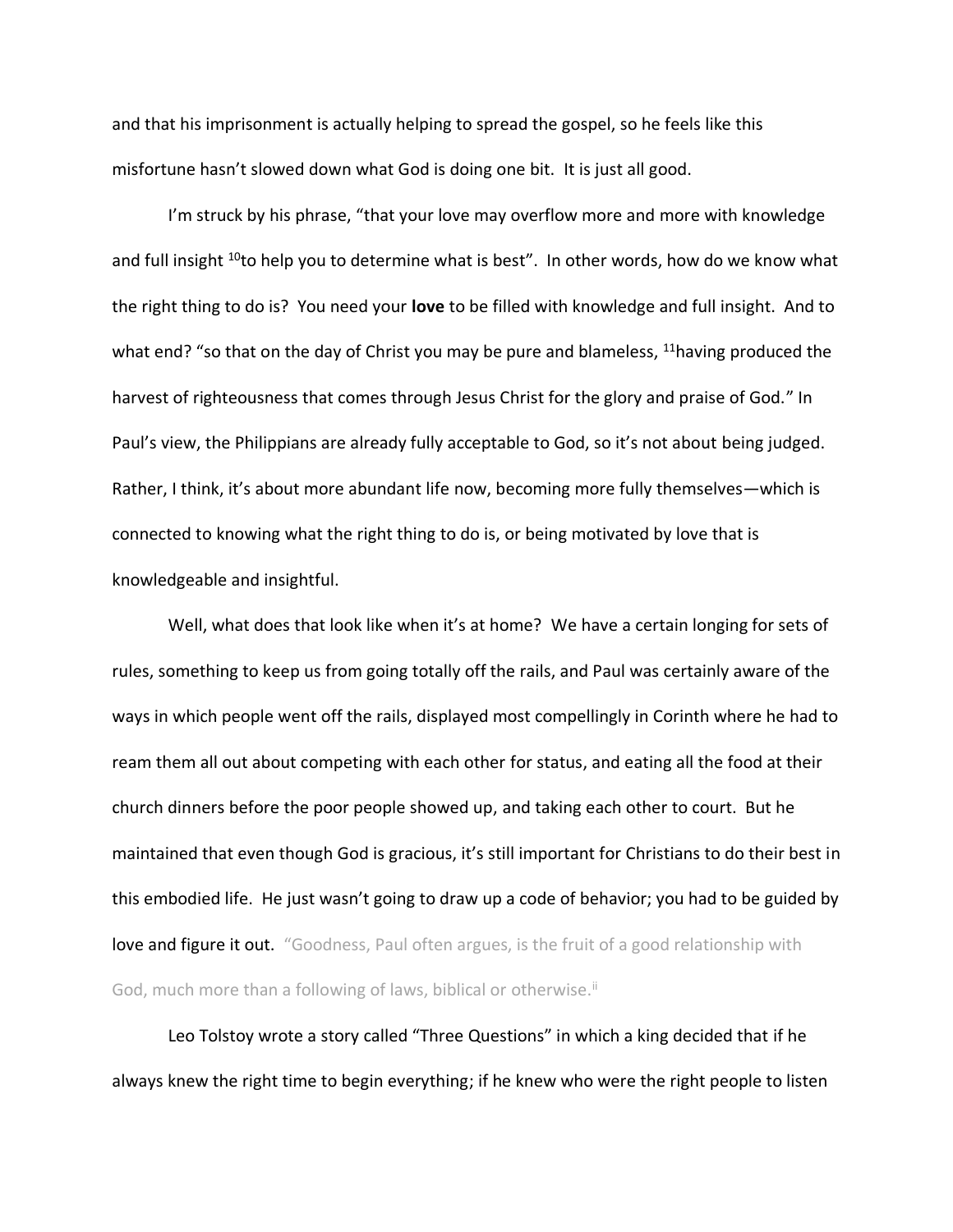to, and whom to avoid, and, above all, if he always knew what was the most important thing to do, he would never fail in anything he might undertake.<sup>iif</sup> So as kings do, he proclaimed that there would be a great reward to anyone who could tell him how to discern the right time, the right people, and the most important thing. And as pundits do, learned men came to him with many methods of knowing these things.

In reply to the first question, some said that to know the right time for every action, one must draw up in advance, a table of days, months and years, and must live strictly according to it. Only thus, said they, could everything be done at its proper time. Others declared that it was impossible to decide beforehand the right time for every action; but that, not letting oneself be absorbed in idle pastimes, one should always attend to all that was going on, and then do what was most needful. Others, again, said that however attentive the king might be to what was going on, it was impossible for one man to decide correctly the right time for every action, but that he should have a Council of wise men, who would help him to fix the proper time for everything. But then again others said there were some things which could not wait to be laid before a Council, but about which one had at once to decide whether to undertake them or not. But in order to decide that, one must know beforehand what was going to happen. It is only magicians who know that; and, therefore, in order to know the right time for every action, one must consult magicians.

Equally various were the answers to the second question.

And on it goes, as we could have told the king, but he didn't ask us.

Eventually the king decided to go consult a wise hermit. The hermit was busy digging in

his yard, and the king launched right into his litany of questions, but the hermit, a frail old man,

just panted and kept digging. The penny dropped, and the king said, "Say, how about if I do

some of that digging for you, because you're an old man and I'm young and strong." So he did,

and the hermit rested, but the hermit also didn't answer his question, so eventually the king

said that maybe in that case he'd take his leave.

"Here comes someone running," said the hermit, "let us see who it is." The king turned round, and saw a bearded man come running out of the wood. The man held his hands pressed against his stomach, and blood was flowing from under them. When he reached the king, he fell fainting on the ground moaning feebly.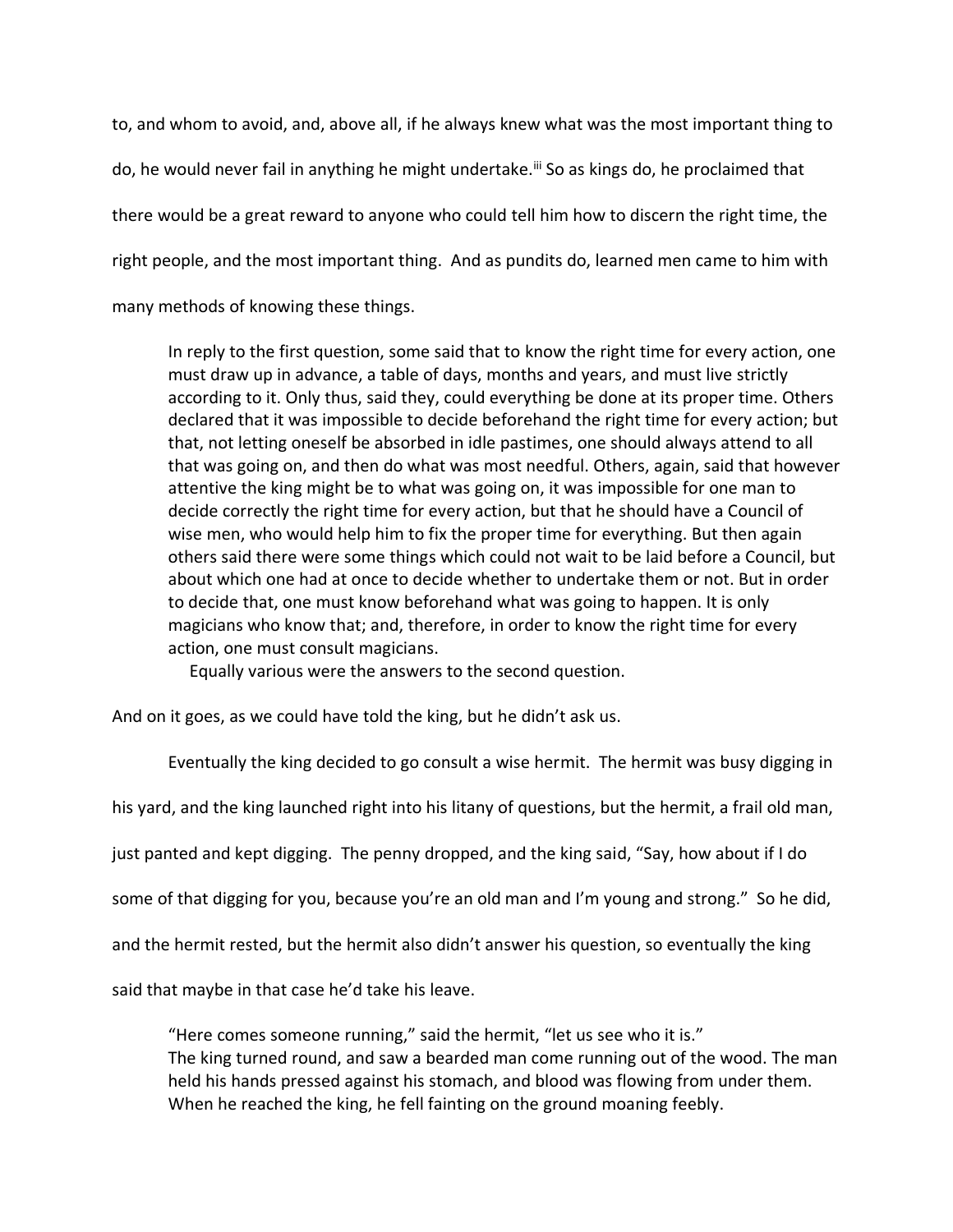The king and the hermit bandaged up the stranger and put him to bed, and then the king fell asleep too because of all the fresh air and exertion. In the morning, the man begged his forgiveness, and the king didn't understand why. It turned out that the man was the brother of someone the king had treated unjustly. He'd followed the king, hoping to kill him, but had been wounded by his bodyguards at the edge of the forest. Now since the king had saved his life, he was sorry he'd intended to kill him.

The king, to his credit, was happy to have a friend where he'd had an enemy, and promised to make restitution. Then he went to ask the hermit one more time for an answer to

his questions.

"You have already been answered!" said the hermit, still crouching on his thin legs, and looking up at the king, who stood before him.

"How answered? What do you mean?" asked the king.

"Do you not see," replied the hermit. "If you had not pitied my weakness yesterday, and had not dug these beds for me, but had gone your way, that man would have attacked you, and you would have repented of not having stayed with me. So the most important time was when you were digging the beds; and I was the most important man; and to do me good was your most important business. Afterwards, when that man ran to us, the most important time was when you were attending to him, for if you had not bound up his wounds he would have died without having made peace with you. So he was the most important man, and what you did for him was your most important business**. Remember then: there is only one time that is important – now! It is the most important time because it is the only time when we have any power. The most necessary man is he with whom you are, for no man knows whether he will ever have dealings with anyone else: and the most important affair is to do him good, because for that purpose alone was man sent into this life."** 

There is a truism about God always putting us where we need to be, and I'm not sure I

want to sign on to that, because sometimes we find ourselves where no loving God would have

put us. But this story, and Paul's letter, suggest something adjacent: wherever we find